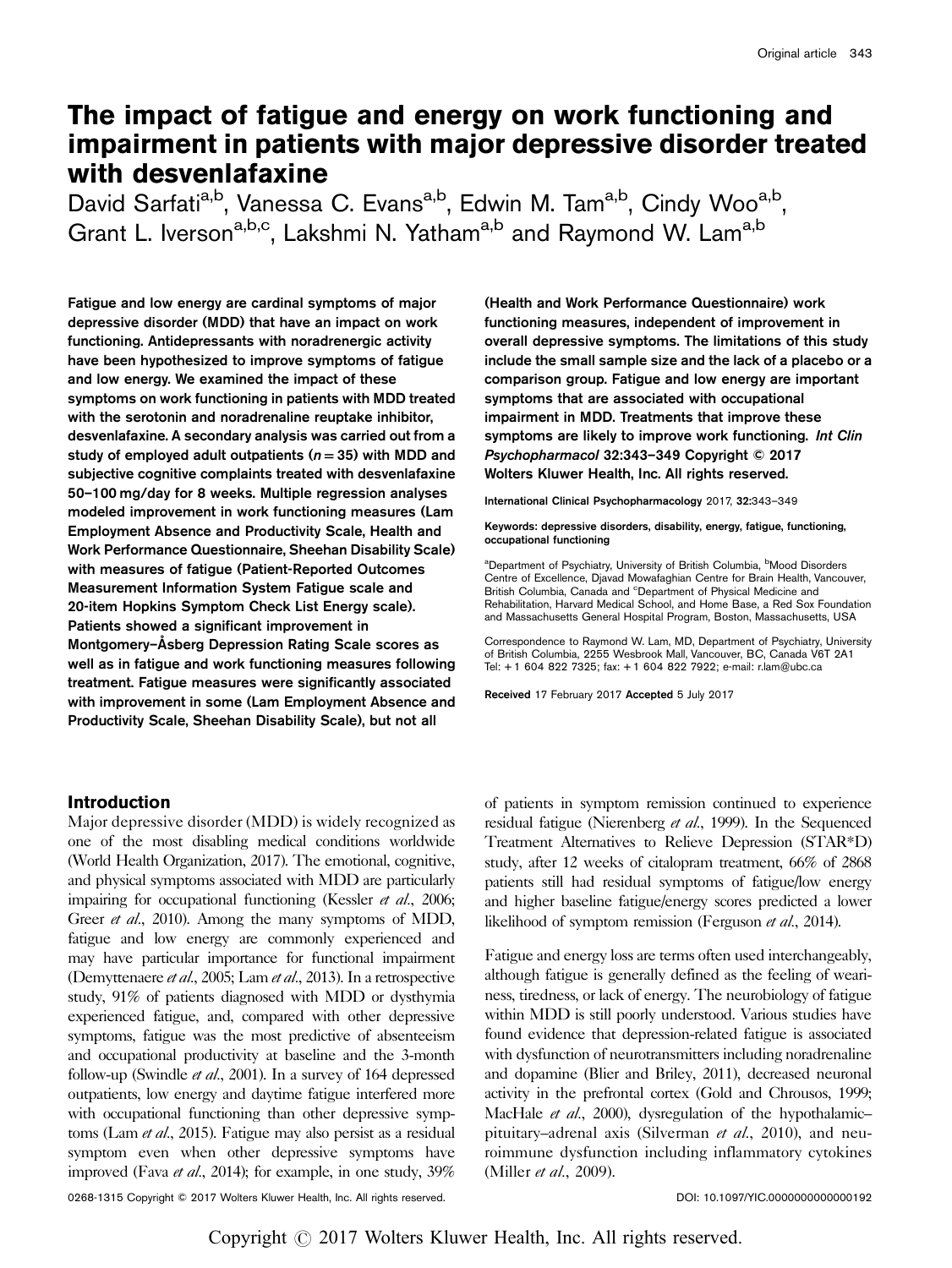Given the interest in neurotransmitter dysfunction, some studies have suggested that antidepressants with noradrenergic activity may have greater treatment specificity with fatigue/low energy symptoms compared with agents that selectively affect serotonin (Pae et al.[, 2007](#page-6-0); [Blier and](#page-5-0) [Briley, 2011\)](#page-5-0). For example, a pooled analysis of five studies found that bupropion was superior to selective serotonin reuptake inhibitors in reducing fatigue and low energy [\(Fehnel](#page-5-0) *et al.*, 2004). Other treatment studies have suggested that serotonin and noradrenaline reuptake inhibitors (SNRIs) have specific effects in reducing fatigue and improving energy. However, there has been significant variability in the assessment of fatigue/energy symptoms in clinical trials. The common clinician-rated symptom scales [e.g. Hamilton Depression Rating Scale (HAM-D) [\(Hamilton, 1960](#page-6-0)) and Montgomery–Åsberg Depression Rating Scale (MADRS) [\(Montgomery and Asberg, 1979\)](#page-6-0)] used in depression studies have no items specifically addressing fatigue/energy symptoms, although fatigue and low energy may contribute toward the Lassitude item on the MADRS. Patient-rated scales often include only one item [e.g. Personal Health Questionnaire-9 [\(Kroenke](#page-6-0) et al., [2001\)](#page-6-0)] for fatigue/energy. Many treatment studies examining fatigue did not use specific measures of fatigue/energy, but instead relied on unvalidated proxy items from the HAM-D and MADRS.

Given the limited information available on the treatment effects of fatigue/energy symptoms on functional outcomes in MDD, we carried out a secondary analysis from a study examining cognition in employed patients with MDD treated with the SNRI desvenlafaxine. Both fatigue/energy and functional outcomes were assessed in this study using several different validated self-report measures. We hypothesized that an improvement in fatigue/ energy symptoms would be specifically associated with an improvement in work and social functioning, independent of improvements in depressive severity.

# Participants and methods

The University of British Columbia Clinical Research Ethics Board approved all study activities and all participants provided written informed consent. This was a secondary analysis of a study with a primary objective of examining cognition in patients with MDD. The methods have been described previously (Lam et al.[, 2016a](#page-6-0)), but in brief, participants were outpatients 19–55 years of age with a diagnosis of a major depressive episode by Diagnostic and statistical manual of mental disorders, 4th ed., text revision (DSM-IV-TR) criteria [\(American Psychiatric](#page-5-0) [Association, 2000\)](#page-5-0) confirmed by the Mini International Neuropsychiatric Interview ([Sheehan](#page-6-0) et al., 1998). Inclusion criteria also included current paid employment (minimum 15 work hours/week), a score on the MADRS of at least 23, and a score on the British Columbia Cognitive Complaints Inventory [\(Iverson and Lam,](#page-6-0) [2013\)](#page-6-0) of at least 6 (indicating the presence of subjective cognitive complaints). Exclusion criteria included a lifetime diagnosis of bipolar disorder or other significant primary psychiatric diagnoses, active alcohol or substance abuse or dependence in the past year, a history of significant head trauma, unstable medical comorbidity, treatment-resistant depression (defined as 2 or more failed adequate trials of medication treatment in the current episode), previous lifetime use of desvenlafaxine or electroconvulsive therapy, and use of other concurrent treatments for depression.

Eligible participants on antidepressants were tapered off and medication free for at least 1 week before baseline assessment (5 weeks if they were on fluoxetine). After completing baseline assessments, patients were treated for 8 weeks with desvenlafaxine starting at 50 mg/day. Patients were seen every 2 weeks and the desvenlafaxine dose could be increased to 100 mg/day at week 2 or later at the discretion of the clinic psychiatrist. Hypnotics and sedatives were not permitted. Patients were assessed at baseline and post-treatment with the MADRS and selfrated measures.

# Measures

Work functioning was assessed with The Lam Employment Absence and Productivity Scale (LEAPS) (Lam et al.[, 2009](#page-6-0)) and the World Health Organization Health and Work Performance Questionnaire (HPQ) [\(Kessler](#page-6-0) et al., 2003). The LEAPS is a validated selfreport questionnaire developed to assess work functioning and productivity in patients with MDD and has shown sensitivity to change in clinical trials [\(Lam, 2014](#page-6-0)). The seven items are rated on a five-point scale of frequency  $(0 = none$  of the time,  $0\%$ , to  $4 = all$  of the time, 100%). A productivity subscale consists of the sum of three items related to work functioning (making more mistakes, doing poorer quality work, and getting less work done), with total scores ranging from 0 to 9. The HPQ is a comprehensive self-rated questionnaire that assesses illness-related work absence and productivity loss [\(Kessler](#page-6-0) et al., 2004; Wang et al.[, 2007\)](#page-6-0). The HPQ-Overall Work Performance item is rated 0–10, with higher scores indicating better work performance. Functional impairment was also assessed using the Sheehan Disability Scale (SDS) (Leon et al.[, 1997\)](#page-6-0), a three-item self-report scale querying overall impairment in work, social, and family domains. The SDS-Total score ranges from 0 (no impairment) to 30 (extreme impairment).

Fatigue/low energy was assessed using two self-rated scales: the Fatigue Short Form scale from the National Institutes of Health-sponsored Patient-Reported Outcomes Measurement Information System (PROMIS) (Cella et al.[, 2010](#page-5-0)) and the Energy subscale from the 20-item Hopkins Symptom Check List (SCL-20, Simon et al.[, 1993\)](#page-6-0). The PROMIS Item Bank v1.0 – Fatigue–Short Form 8a scale assesses fatigue experience and functional interference in the past 7 days.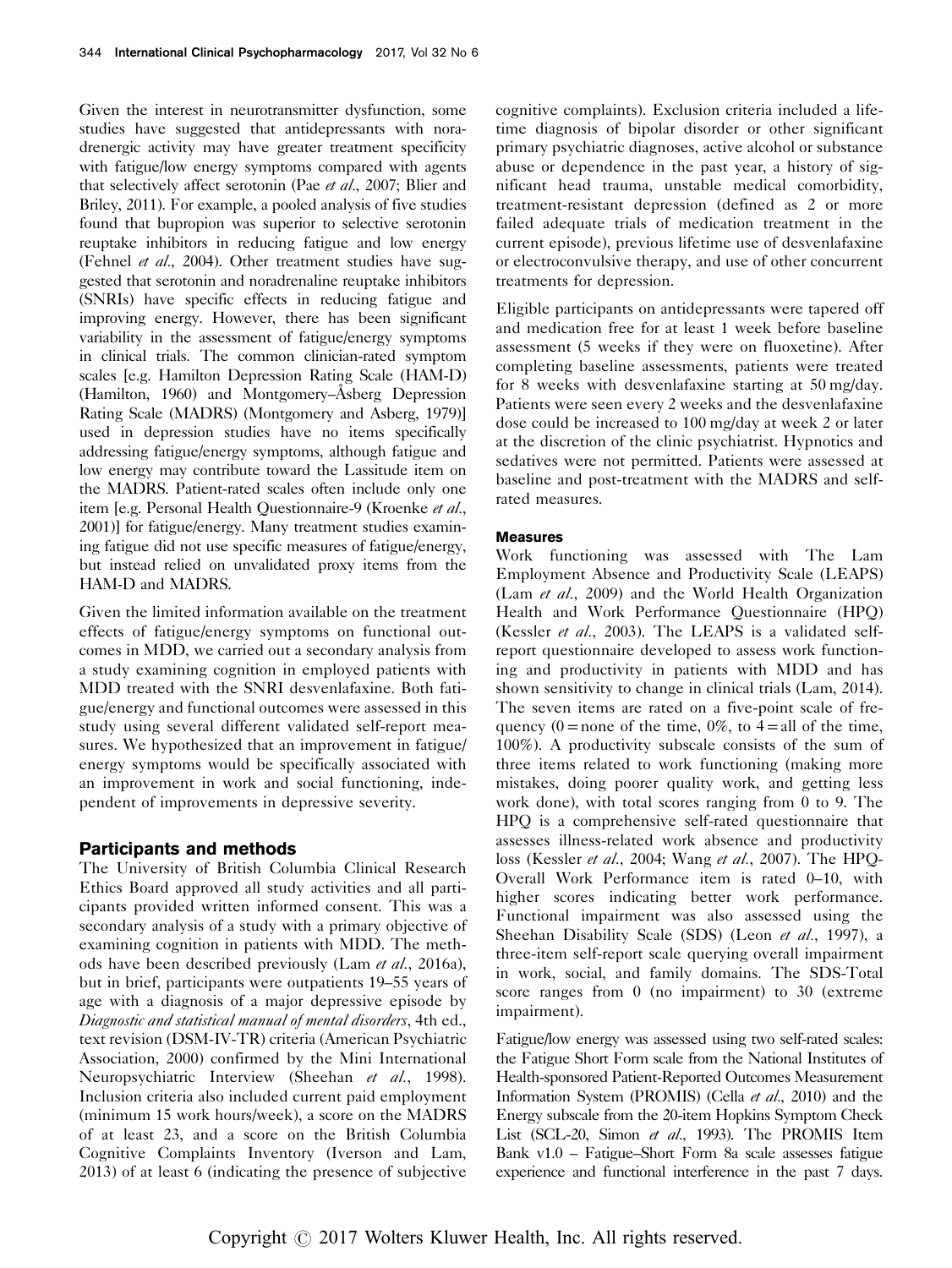The long-form PROMIS Fatigue item bank consists of 95 items, and was found to be highly correlated with validated fatigue/energy scales, including the Functional Assessment of Chronic Illness Therapy-Fatigue Scale (Yellen et al.[, 1997\)](#page-6-0)  $(r=0.95, P<0.001)$  and the SF-36 Vitality Scale  $(r=0.89, P<0.001)$  $P < 0.001$ ) [\(Ware and Gandek, 1994](#page-6-0); Cella *et al.*[, 2010](#page-5-0)). The short form of the PROMIS Fatigue scale used in our study was significantly correlated  $(r=0.76)$  with the full 95-item bank (Cella *et al.*[, 2010](#page-5-0)). The eight items (e.g. I feel fatigued; How much were you bothered by fatigue, on average; To what degree did your fatigue interfere with your physical functioning) are scored on a Likert scale ranging from 0 (not at all) to 4 (very much), with total scores ranging from 0 to 32.

The SCL Energy scale assesses low energy during the past week and includes five items (trouble concentrating, feeling slow/low energy, feeling everything is an effort, feeling no interest in things, and thinking/speaking/ moving slower) scored on a Likert scale with responses ranging from 0 (not at all) to 4 (extremely) and total scores ranging from 0 to 20. For both measures, higher scores indicate greater problems with fatigue and energy. The SCL Energy scale was derived from a factor analysis of the SCL-20 in a sample of 573 patients diagnosed with depression ([Swindle](#page-6-0) et al., 2001). The factor analysis showed four factors corresponding to mood, sleep, energy, and guilt. The five-item SCL Energy scale was correlated significantly ( $r = 0.64$ ,  $P = 0.01$ ) with the SF-36 Vitality Scale.

Statistical analyses were carried out using SPSS, v.18 [\(SPSS Inc., 2009](#page-6-0)). Correlations were calculated using Pearson's correlations and paired t-tests were performed on the pre–post outcome data with effect size calculation using Cohen's d [\(Cohen 1988\)](#page-5-0). Generally, effect sizes of 0.2, 0.5, and 0.8 are considered small, medium, and large, respectively [\(Cohen, 1988\)](#page-5-0). A series of multiple regression analyses were carried out with the pre–post change in work or functional measure (LEAPS, HPQ, SDS) as the dependent variable and baseline functional measure, MADRS change, score, and the pre–post change in fatigue measure (PROMIS Fatigue, SCL Energy) as predictor variables. For example, when we examined the relationship between PROMIS Fatigue and LEAPS-Productivity, the dependent variable was the change in LEAPS-Productivity score and the predictor variables were baseline LEAPS-Productivity score, the MADRS change score, and the PROMIS Fatigue change score. For reference, the standardized  $\beta$  coefficient from the regression analysis indicates the strength of the predictor variable, that is, how many standard deviations (SDs) the dependent variable (LEAPS, HPQ, SDS) changed per SD change in the predictor variable (PROMIS Fatigue, SCL Energy).

# Results

In the primary study, 55 individuals were screened and eligible, 40 individuals enrolled and completed the baseline assessment, and 36 individuals completed treatment. This analysis is based on the 35 participants who had post-treatment scores on the fatigue/energy measures. Table 1 shows the demographic and clinical characteristics of the sample. Most patients were women  $(n= 20, 57\%)$ , had recurrent MDD  $(n = 25, 71\%)$ , and were scheduled to work a mean (SD) of 66.7 (22.2) h in the past 2 weeks. There were no significant differences between men and women on any of the demographic or clinical variables.

[Table 2](#page-3-0) presents descriptive statistics for the baseline and post-treatment ratings on individual PROMIS scale items. For the item 'how often did you have to push yourself to get things done because of your fatigue?', 30.8% at baseline and 5.6% following treatment reported either often or always. For the item 'how often did you have trouble finishing things because of your fatigue?', 28.2% at baseline and 2.8% following treatment reported either often or always.

[Table 3](#page-3-0) shows the baseline and post-treatment clinical and functional assessments. At the end of 8 weeks, the mean (SD) desvenlafaxine dose was 74.3 (24.6) mg (50 mg: 18 patients; 100 mg: 17 patients). As reported previously, there were significant improvements in MADRS and functional measures after desvenlafaxine treatment. There were no significant correlations between clinical demographic variables (age, sex, education years, baseline MADRS score) and changes in the LEAPS, HPQ, or SDS. There was also a significant improvement in both PROMIS Fatigue and SCL Energy scales, with large pre–post effect sizes of 1.20 and 1.53, respectively.

The regression models [\(Table 4](#page-4-0)) all showed significant associations between the predictor variables and the functional outcome measures. In general, there was a strong significant association between the three predictor variables and the various functional outcome measures, as reflected in medium to large  $R^2$  values. The changes in functional outcomes were all significantly and independently associated with changes in MADRS scores, with standardized  $\beta$  (which reflects the relative predictive strength of the predictor variables) ranging from 0.296 for the LEAPS to 0.441 for the HPQ. As hypothesized, changes in both fatigue/energy scales significantly and independently predicted change in the functional measures too. For example, fatigue/energy predicted changes in the LEAPS  $(\beta = 0.371)$  for SCL Energy; 0.314 for

| Table 1 Demographic and clinical characteristics of patients at |  |  |
|-----------------------------------------------------------------|--|--|
| baseline ( $n = 35$ )                                           |  |  |

| Women:men (%)                                           | 57:43       |
|---------------------------------------------------------|-------------|
| Age [mean (SD)] (years)                                 | 39.2 (10.9) |
| Single episode : recurrent (%)                          | 29:71       |
| Education level [mean (SD)] (years)                     | 15.6(2.1)   |
| Hours scheduled to work in the past 2 weeks [mean (SD)] | 66.7 (22.2) |
|                                                         |             |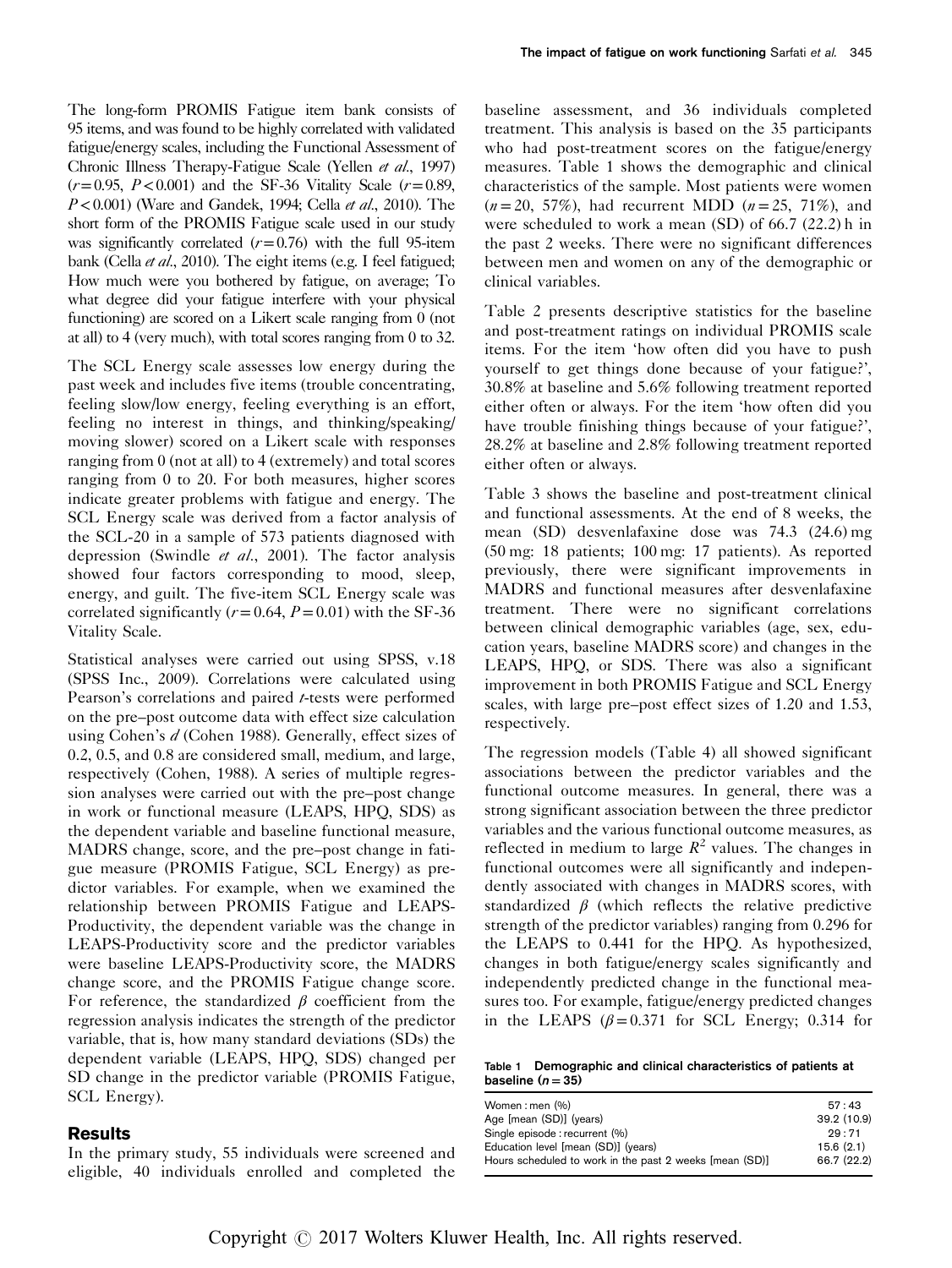#### <span id="page-3-0"></span>Table 2 Baseline and post-treatment ratings on the PROMIS fatigue scale

|                                                                                        | Baseline ratings |           |                   | Post-treatment ratings |           |                     |
|----------------------------------------------------------------------------------------|------------------|-----------|-------------------|------------------------|-----------|---------------------|
| PROMIS Item Bank v1.0 - Fatigue-Short Form 8a                                          |                  | <b>SD</b> | Moderate $+$ $(%$ | Mean                   | <b>SD</b> | Moderate $+$ $(%$ ) |
| 1: I feel fatiqued                                                                     | 3.08             | 1.22      | 51.3              | 1.83                   | 1.36      | 16.7                |
| 2: I have trouble starting things because I am tired                                   | 2.72             | 1.21      | 30.8              | 1.61                   | 1.34      | 8.3                 |
| 3: How run-down did you feel on average?                                               | 2.97             | 1.11      | 38.5              | 1.81                   | 1.21      | 11.1                |
| 4: How fatigued were you on average?                                                   | 2.90             | 1.17      | 35.9              | 1.78                   | 1.35      | 13.9                |
| 5: How much were you bothered by your fatigue on average?                              | 2.92             | 1.26      | 43.6              | .56                    | 1.30      | 8.3                 |
| 6: To what degree did your fatigue interfere with your physical functioning?           | 2.51             | 1.34      | 25.6              | .44                    | 1.34      | 8.3                 |
| 7: How often did you have to push yourself to get things done because of your fatigue? | 2.82             | 1.14      | 30.8              | 1.78                   | 1.24      | 5.6                 |
| 8: How often did you have trouble finishing things because of your fatigue?            | 2.72             | 1.19      | 28.2              | .56                    | 1.21      | 2.8                 |
| Mean item score                                                                        | 3.00             | 0.98      | <b>NA</b>         | 1.69                   | 1.20      | <b>NA</b>           |

The responses (scoring) for items 1–6 are as follows: not at all (1), a little bit (2), somewhat (3), quite a bit (4), or very often (5); and for items 7 and 8 are: never (1), rarely (2), sometimes (3), often (4), and always (5).

Moderate  $+$  = quite a bit or very often for items 1–6, and often or always for items 7 and 8.

|  |  |  | Table 3 Assessments at baseline and post-treatment ( $n = 35$ ) |  |
|--|--|--|-----------------------------------------------------------------|--|
|--|--|--|-----------------------------------------------------------------|--|

| Assessments               | <b>Baseline</b><br>Imean (SD)] | Post-treatment<br>[mean (SD)] | Pre-post change<br>Imean (SD)] | Paired-samples t-test,<br>pre-post-treatment | Cohen's d |
|---------------------------|--------------------------------|-------------------------------|--------------------------------|----------------------------------------------|-----------|
| <b>MADRS</b>              | 28.37 (3.95)                   | 10.86 (8.05)                  | $-17.51(8.63)$                 | $t(34) = 12.01, P < 0.001$                   | 2.93      |
| <b>LEAPS-Productivity</b> | 5.69(3.45)                     | 2.91(3.02)                    | $-2.77(3.16)$                  | $t(34) = 5.18$ , $P < 0.001$                 | 0.86      |
| HPQ-Overall               | 5.54(1.80)                     | 7.14(1.70)                    | 1.59 (1.83)                    | $t(34) = -5.25, P < 0.001$                   | 0.91      |
| SDS-Total                 | 20.70 (4.98)                   | 11.49 (8.41)                  | $-9.59(9.31)$                  | $t(34) = 5.86$ , $P < 0.001$                 | 1.38      |
| SDS-Work                  | 6.41(2.18)                     | 3.37(2.93)                    | $-3.15(3.05)$                  | $t(34) = 5.96, P < 0.001$                    | 1.19      |
| <b>PROMIS Fatique</b>     | 24.03 (7.83)                   | 13.57 (9.65)                  | $-10.46(11.26)$                | $t(34) = 5.49, P < 0.001$                    | 1.20      |
| <b>SCL Energy</b>         | 13.03 (3.67)                   | 6.23(5.19)                    | $-6.80(5.95)$                  | $t(34) = 6.03$ , $P < 0.001$                 | 1.53      |

For all measures, lower scores indicate better outcomes, except the HPQ-Overall, for which higher scores indicate better functioning.

HPQ-Overall, Health and Work Performance Questionnaire, Overall Work Performance; LEAPS, Lam Employment Absence and Productivity Scale; MADRS, Montgomery–Åsberg Depression Rating Scale; PROMIS Fatigue, Patient-Reported Outcomes Measurement Information System, Item Bank v1.0 – Fatigue–Short Form 8a; SCL Energy, Symptom Check List 20-item, Energy scale; SDS-Total, Sheehan Disability Scale, Total score; SDS-Work, Sheehan Disability Scale, Work item.

PROMIS Fatigue) and SDS-Work scales ( $\beta$  = 0.243 for SCL Energy; 0.345 for PROMIS Fatigue), even after adjusting for improvement in the MADRS. For the SDS-Total score change, the standardized  $\beta$  of the energy and fatigue measures was larger than that of the MADRS (0.427 vs. 0.355 for SCL Energy; 0.482 vs. 0.361 for PROMIS Fatigue), suggesting a greater predictive effect for fatigue/energy compared with overall depression severity. This was not the case for the HPQ, however, in which neither fatigue/energy scale predicted changes in HPQ-Overall performance.

## **Discussion**

Desvenlafaxine has established efficacy in the treatment of MDD ([Liebowitz](#page-6-0) et al., 2008) and has also been shown to improve functional outcomes [\(Soares](#page-6-0) et al., 2009). In our study, treatment with desvenlafaxine significantly improved both fatigue/energy symptoms and work functioning in employed patients with MDD. This improvement was independent of an improvement in overall depression severity. These results add to the still-small database of information on the effects of antidepressants on work functioning and on moderators and mediators of functional improvement. For example, a systematic review and meta-analysis of effects of antidepressants on occupational functioning in patients with MDD (Evans et al.[, 2016\)](#page-5-0) found only one study, involving desvenlafaxine as treatment ([Dunlop](#page-5-0) et al., [2011\)](#page-5-0), that specifically examined a sample of employed patients. The meta-analysis, which included studies with patients unselected for employment status, antidepressants were found to be significantly superior to placebo in improving SDS-Work scores at 8 weeks, with a mean difference of 0.73 and a standardized mean difference of 0.28, representing small effects (Evans et al.[, 2016\)](#page-5-0). A subset analysis of SNRI medications found a similar mean difference and standardized mean difference of 0.72 and 0.28, respectively, also favoring active treatment over placebo. The pre–post changes found in that meta-analysis with active drug are consistent with the improvement found in the SDS-Work item in our study.

Interestingly, in a secondary analysis of Dunlop et al.'s [\(2011\)](#page-5-0) study, desvenlafaxine was found to improve symptom and functional outcomes in patients with MDD with baseline low energy, but not in those with normal energy [\(Lam, 2014\)](#page-6-0). In that study, however, a validated measure of energy was not used; instead, energy was assessed using several items from the HAM-D.

This study examined fatigue/energy using two validated measures that have been used in depression studies. One study using the PROMIS Fatigue scale examined data from individuals recruited through a random sampling method to ensure that the sample was representative of the general population [\(Junghaenel](#page-6-0) et al., 2011). The average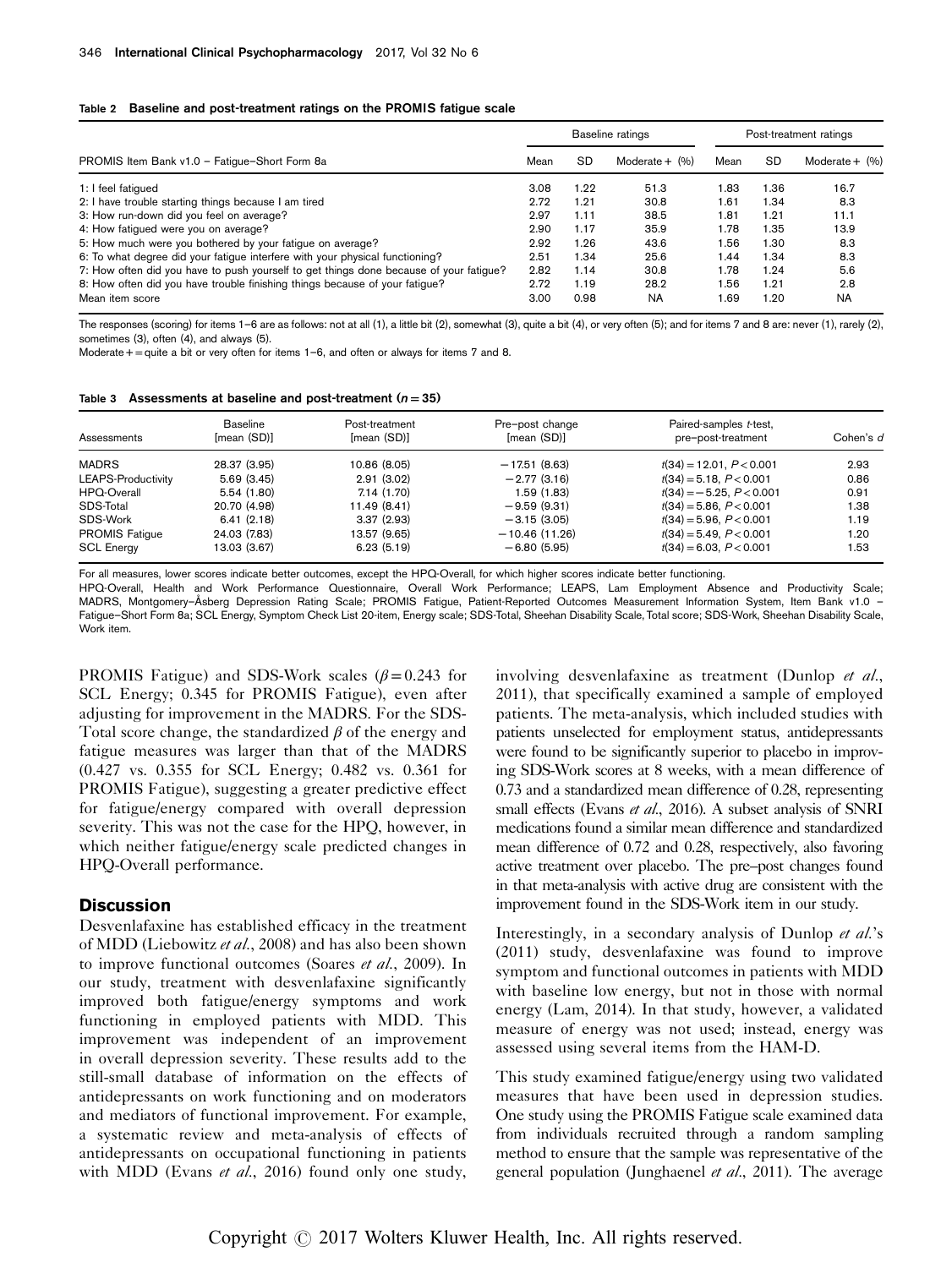|                                    | $R^2$ | Adjusted $R^2$ | B        | SE <sub>B</sub> | $\beta$  | $\mathsf{P}$ |
|------------------------------------|-------|----------------|----------|-----------------|----------|--------------|
| Outcome: LEAPS-Productivity change |       |                |          |                 |          |              |
| Model 1                            | 0.701 | 0.673          |          |                 |          |              |
| <b>Baseline LEAPS-Productivity</b> |       |                | $-0.567$ | 0.090           | $-0.619$ | < 0.0001     |
| MADRS change                       |       |                | 0.108    | 0.046           | 0.296    | 0.024        |
| SCL Energy change                  |       |                | 0.197    | 0.066           | 0.371    | 0.005        |
| Model 2                            | 0.686 | 0.655          |          |                 |          |              |
| <b>Baseline LEAPS-Productivity</b> |       |                | $-0.584$ | 0.093           | $-0.638$ | < 0.0001     |
| MADRS change                       |       |                | 0.131    | 0.044           | 0.357    | 0.005        |
| PROMIS Fatigue change              |       |                | 0.088    | 0.033           | 0.314    | 0.013        |
| Outcome: HPQ-Overall change        |       |                |          |                 |          |              |
| Model 1                            | 0.489 | 0.440          |          |                 |          |              |
| Baseline HPQ-Overall               |       |                | $-0.550$ | 0.131           | $-0.551$ | < 0.0001     |
| MADRS change                       |       |                | $-0.092$ | 0.034           | $-0.441$ | 0.011        |
| SCL Energy change                  |       |                | 0.008    | 0.050           | 0.028    | 0.868        |
| Model 2                            | 0.489 | 0.439          |          |                 |          |              |
| Baseline HPQ-Overall               |       |                | $-0.555$ | 0.129           | $-0.555$ | < 0.0001     |
| MADRS change                       |       |                | $-0.089$ | 0.032           | $-0.426$ | 0.009        |
| PROMIS Fatique change              |       |                | 0.000    | 0.024           | 0.003    | 0.986        |
| Outcome: SDS-Work change           |       |                |          |                 |          |              |
| Model 1                            | 0.541 | 0.498          |          |                 |          |              |
| Baseline SDS-Work                  |       |                | $-0.450$ | 0.168           | $-0.330$ | 0.012        |
| MADRS change                       |       |                | 0.150    | 0.055           | 0.423    | 0.010        |
| SCL Energy change                  |       |                | 0.630    | 0.394           | 0.243    | 0.120        |
| Model 2                            | 0.591 | 0.553          |          |                 |          |              |
| <b>Baseline SDS-Work</b>           |       |                | $-0.475$ | 0.159           | $-0.348$ | 0.005        |
| MADRS change                       |       |                | 0.139    | 0.048           | 0.390    | 0.007        |
| PROMIS Fatigue change              |       |                | 0.094    | 0.036           | 0.345    | 0.014        |
| Outcome: SDS-Total change          |       |                |          |                 |          |              |
| Model 1                            | 0.645 | 0.611          |          |                 |          |              |
| Baseline SDS-Total                 |       |                | $-0.396$ | 0.201           | $-0.221$ | 0.058        |
| MADRS change                       |       |                | 0.383    | 0.144           | 0.355    | 0.012        |
| SCL Energy change                  |       |                | 3.361    | 1.076           | 0.427    | 0.004        |
| Model 2                            | 0.705 | 0.678          |          |                 |          |              |
| Baseline SDS-Total                 |       |                | $-0.451$ | 0.179           | $-0.251$ | 0.017        |
| MADRS change                       |       |                | 0.389    | 0.122           | 0.361    | 0.003        |
| PROMIS Fatigue change              |       |                | 0.400    | 0.093           | 0.482    | < 0.0001     |

#### <span id="page-4-0"></span>Table 1 Summary of multiple regression analyses

β, standardized β; B, unstandardized β; HPQ-Overall, Health and Work Performance Questionnaire, Overall Work Performance; LEAPS, Lam Employment Absence and Productivity Scale; MADRS, Montgomery–Åsberg Depression Rating Scale; PROMIS fatigue, Patient-Reported Outcomes Measurement Information System, Item Bank v1.0 - Fatigue–Short Form 8a; R<sup>2</sup>, variance; SCL-20 energy, Symptom Check List, 20-item, Energy scale; SDS-Total, Sheehan Disability Scale, Total score; SDS-Work, Sheehan Disability Scale, Work item; SE B, standard error of β.

item score (SD) on the PROMIS Fatigue scale was 2.16  $(0.87)$  for the general population sample  $(n=666)$ , 2.7  $(0.9)$ for those with a diagnosis of depression  $(n=136)$ , and 3.4 (0.7) for those currently experiencing depression  $(n=38)$ [\(Junghaenel](#page-6-0)  $et$  al., 2011). These results are similar to those in our depressed sample in which the average item PROMIS Fatigue score was 3.0 (0.98) before treatment and 1.7 (1.2) after treatment with desvenlafaxine. In another sample of 573 depressed patients, the SCL Energy scale was found to have higher correlations with occupational impairment, as measured by the Work Limitation Questionnaire (Lerner *et al.*[, 2001\)](#page-6-0), than the other SCL-20 factors (mood, sleep and guilt) identified by factor analysis [\(Swindle](#page-6-0)  $et$  al., 2001). In addition, there were significant correlations between change in the SCL Energy scale and work productivity gains on the Work Limitation Questionnaire (e.g. percent effectiveness at work,  $r=-0.35$ ; output demands,  $r=0.51$ ; time management,  $r=0.61$ ; interpersonal demands,  $r=0.46$ ; all  $P=0.01$ , two tailed) in depressed patients at the 3-month follow-up after naturalistic treatment with various antidepressants [\(Swindle](#page-6-0) et al., 2001).

In our study, we found that fatigue/energy symptoms improved by 44 and 52% over the course of 8 weeks of antidepressant treatment, as measured on the PROMIS Fatigue scale and the SCL Energy scale, respectively. Improvement in fatigue/energy was associated significantly with functional improvement in some work functioning measures (LEAPS-Productivity, SDS-Work), but not on others (HPQ), and this appears to be independent of improvement in depression severity, as assessed by the MADRS.

The discrepant HPQ results may be because of the different assessment periods for the scale (4 weeks, vs. 1 or 2 weeks for the others), thus under-representing improvement in work functioning experienced later in treatment. Improvements on functional outcome measures may occur more slowly than changes in symptoms of depression assessed on rating scales, suggesting that a study period of more than 8 weeks may be required to capture the full extent of functional improvement [\(Soares](#page-6-0) et al.[, 2009](#page-6-0)). Nonetheless, after treatment with desvenlafaxine for 8 weeks, work functioning improved by 49% as measured by both the LEAPS-Productivity and the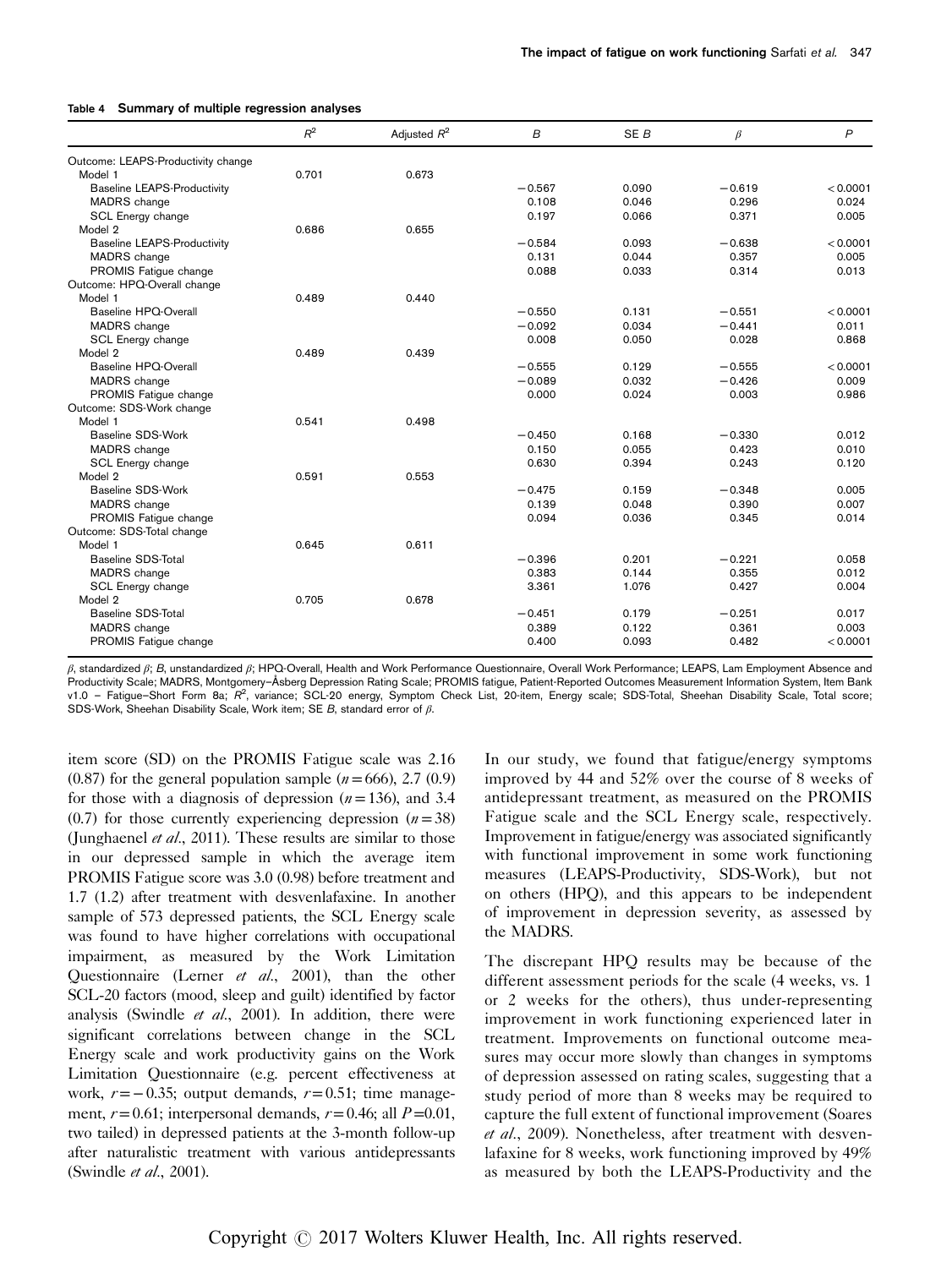<span id="page-5-0"></span>SDS-Work subscales. Given that clinical response is often defined as a reduction of at least 50% on a given symptom scale, the fact that we have found similar improvements in work functioning in our 8-week study, on both the LEAPS-Productivity and the SDS-Work subscales, is encouraging.

Our results with desvenlafaxine are also consistent with other studies of fatigue/energy in SNRIs. Venlafaxine (Hewett et al.[, 2009, 2010\)](#page-6-0) and levomilnacipran [\(Thase](#page-6-0) et al.[, 2016](#page-6-0)) were shown to improve scores on the Motivation and Energy Inventory (Fehnel et al., 2004) compared with placebo. Levomilnacipran also improved fatigue symptoms compared with placebo (Freeman et al., 2016). In secondary analyses of a randomized trial in which patients were treated with reboxetine (a noradrenaline reuptake inhibitor) or citalopram, there was no evidence of a difference in their efficacy in treating fatigue as a symptom of depression, but reboxetine might have been more effective in treating depression in individuals who had higher levels of pretreatment fatigue (Bould et al., 2012). Randomized clinical trials will be needed to determine whether there is a differential response of fatigue/energy to SNRIs versus non-SNRI antidepressants, and the impact on functional outcomes.

Our study has several important methodological limitations. First, this was an open-label study – we did not have a placebo condition or a comparator drug condition. Second, the sample size was relatively small. Third, the sample was enriched to include only those individuals who were employed. We did not include those who were severely ill and functionally disabled, and thus our results cannot be generalized to a broader population of adults with MDD. Finally, fatigue is a common residual symptom of MDD (Fava et al., 2014). The present study could not investigate the effect of desvenlafaxine on fatigue as a residual symptom because of its short-term design (8 weeks).

#### Conclusion

Occupational impairment is a significant concern for patients and society, given the economic burden of depression. Depressed employed patients with MDD have significant fatigue/energy symptoms that are significantly improved with 8 weeks of treatment with the SNRI desvenlafaxine 50–100 mg. The improvement in occupational and social functioning is predicted by improvement in fatigue/energy, even when adjusted for improvement in overall depression severity. These findings indicate that fatigue/energy are important symptoms to target during MDD treatment to ensure optimal functional recovery.

## Acknowledgements

This investigator-initiated study was funded by a grant from Pfizer Canada (CTRN: NCT01468610).

#### Conflicts of interest

R.W.L. has received research support or consulting/speaking honoraria from: Asia-Pacific Economic Cooperation, Allergan, AstraZeneca, Bristol-Myers Squibb, Canadian Institutes of Health Research, Canadian Depression Research and Intervention Network, Canadian Network for Mood and Anxiety Treatments, Johnston and Johnston, Lundbeck, Lundbeck Institute, Mochida, Movember Foundation, Pfizer, Servier, St Jude Medical, Takeda, University Health Network Foundation, VGH Foundation, and UBC Institute of Mental Health/Coast Capital Savings. V.C.E. received salary support from the investigator-initiated grant. G.L.I. has received research support or honoraria from: Alcohol Beverage Medical Research Council, AstraZeneca Canada, Canadian Institutes of Health Research, CNS Vital Signs, ImPACT Applications Inc., Lundbeck Canada, Pfizer Canada, Psychological Assessment Resources (PAR Inc.), Rehabilitation Research and Development (RR&D) Service of the US Department of Veterans Affairs, and the US Department of Defense. L.N.Y. is on speaker/advisory boards for, or has received research grants from: AstraZeneca, Bristol-Myers Squibb, CIHR, CANMAT, Eli Lilly, GlaxoSmithKline, Janssen, The Michael Smith Foundation for Health Research, Pfizer, Servier and the Stanley Foundation. For the remaining authors there are no conflicts of interest.

#### References

- American Psychiatric Association (2000). Diagnostic and statistical manual of mental disorders: DSM-IV-TR. Washington, DC: American Psychiatric Association.
- Blier P, Briley M (2011). The noradrenergic symptom cluster: clinical expression and neuropharmacology. Neuropsychiatr Dis Treat 7 (Suppl 1):15-20.
- Bould H, Wiles N, Potokar J, Cowen P, Nutt DJ, Peters TJ, et al. (2012). Does baseline fatigue influence treatment response to reboxetine or citalopram in depression? An open label randomized controlled trial. J Psychopharmacol 26:663–669.
- Cella D, Riley W, Stone A, Rothrock N, Reeve B, Yount S, et al. (2010). The Patient-Reported Outcome Measures Information System (PROMIS) developed and tested its first wave of adult self-reported health outcome item banks: 2005-2008. J Clin. Epidemiology 63:1179–1194.
- Cohen J (1988). Statistical power analysis for the behavioral sciences, 2nd ed. Hillsdale, NJ: Lawrence Erlbaum Associates.
- Demyttenaere K, de Fruyt J, Stahl SM (2005). The many faces of fatigue in major depressive disorder. Int J Neuropsychopharmacol 8:93–105.
- Dunlop BW, Reddy S, Yang L, Lubaczewski S, Focht K, Guico-Pabia CJ (2011). Symptomatic and functional improvement in employed depressed patients: a double-blind clinical trial of desvenlafaxine versus placebo. J Clin Psychopharmacol 31:569–576.
- Evans VC, Alamian G, McLeod J, Woo C, Yatham LN, Lam RW (2016). Effects of newer antidepressants on occupational impairment in major depressive disorder: A systematic review and meta-analysis of randomized controlled trials. CNS Drugs 30:405–417.
- Fava M, Ball S, Nelson JC, Sparks J, Konechnik T, Classi P, et al. (2014). Clinical relevance of fatigue as a residual symptom in major depressive disorder. Depress Anxiety 31:250–257.
- Fehnel SE, Bann CM, Hogue SL, Kwong WJ, Mahajan SS (2004). The development and psychometric evaluation of the Motivation and Energy Inventory (MEI). Qual Life Res 13:1321–1336.
- Ferguson M, Dennehy EB, Marangell LB, Martinez J, Wisniewski SR (2014). Impact of fatigue on outcome of selective serotonin reuptake inhibitor treatment: secondary analysis of STAR\*D. Curr Med Res Opin 30:2109–2118.
- Freeman MP, Fava M, Gommoll C, Chen C, Greenberg WM, Ruth A (2016). Effects of levomilnacipran ER on fatigue symptoms associated with major depressive disorder. Int Clin Psychopharmacol 31:100–109.